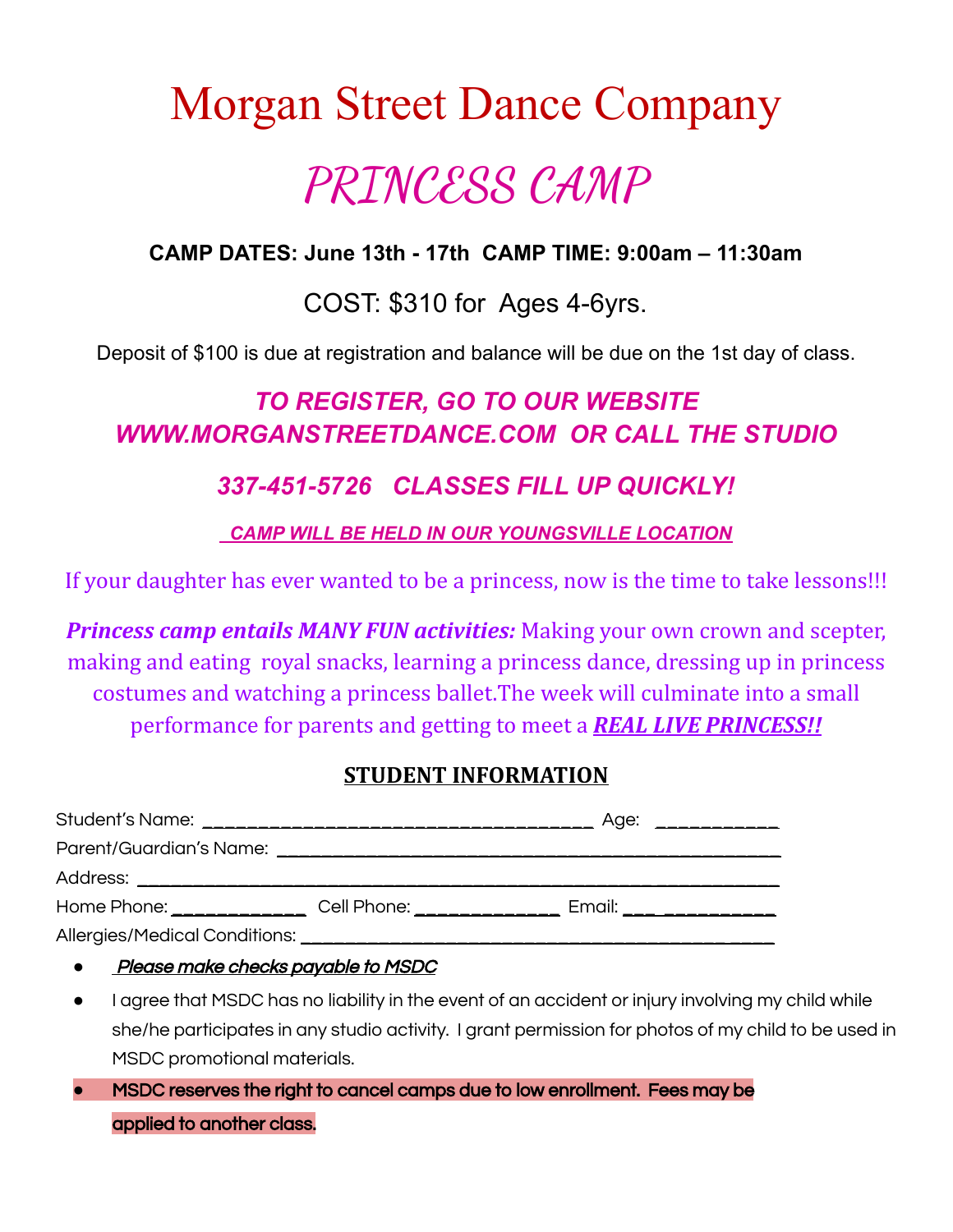# MSDC Pre-School Summer Camp 2022



AGES 3-4 A great way to introduce your tot to the world of dance and get them ready for fall classes. Creative movement and ballet in a fun and positive atmosphere. FEE: \$310 for Camp

Session Dates June 14th - July 28th No classes the week after July 4th (July 4th - 8th) Tuesdays and Thursdays 5:30 - 6:15

Classes will take place in our **Youngsville** location!

### STUDENTS INFORMATION:

|                                                              | Age: ______________                                                                                                                                                                                                            |
|--------------------------------------------------------------|--------------------------------------------------------------------------------------------------------------------------------------------------------------------------------------------------------------------------------|
|                                                              |                                                                                                                                                                                                                                |
|                                                              |                                                                                                                                                                                                                                |
| Home Phone: __________________Cell Phone: __________________ | Email: Email: Album and the state of the state of the state of the state of the state of the state of the state of the state of the state of the state of the state of the state of the state of the state of the state of the |
|                                                              |                                                                                                                                                                                                                                |

- Please make checks payable to MSDC
- I agree that MSDC has no liability in the event of accident or injury involving my child while she/he participates in any studio activity. I grant permission for photos of my child to be used in MSDC promotional materials.
- MSDC reserves the right to cancel camps due to low enrollment. Fees may be applied to another class.

Register Online through your Parent Portal or Fill out this form and place in the tuition box or mail to **MSDC** 803 S. St. Blaise Lane Youngsville, LA

> Register Early Only 18 Spots available!

Attire: Girls- pink leotard, pink tights, and pink ballet shoes Boys- white t-shirt, black shorts, And black ballet shoes

Parent/Guardian Signature: etc. and the contract of the Date:  $\Box$ 

## [www.morganstreetdance.com](http://www.morganstreetdance.com) 337-451-5726